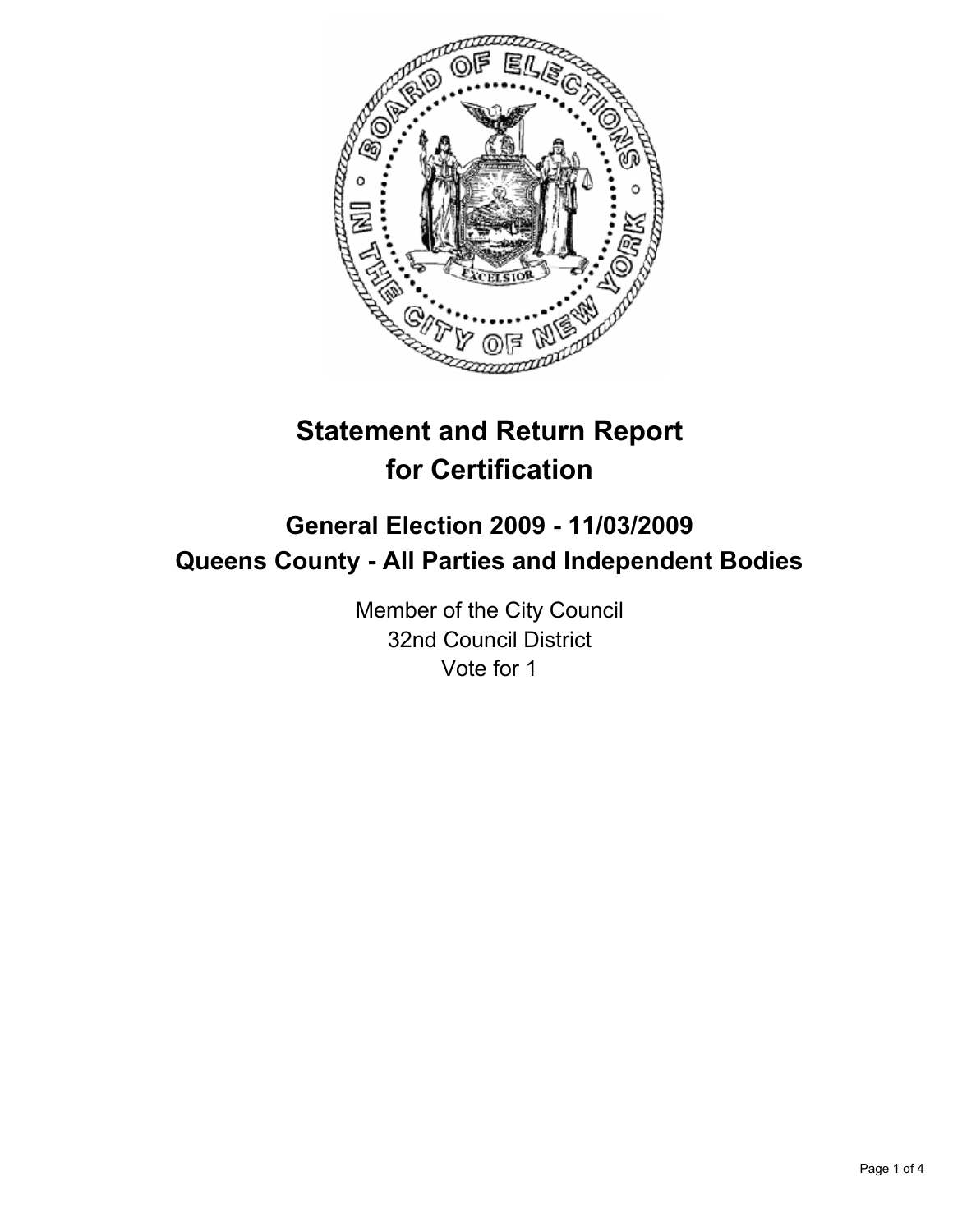

### **Assembly District 23**

| <b>PUBLIC COUNTER</b>                | 17,503 |
|--------------------------------------|--------|
| <b>EMERGENCY</b>                     | 18     |
| ABSENTEE/MILITARY                    | 398    |
| AFFIDAVIT                            | 89     |
| <b>Total Ballots</b>                 | 18,008 |
| FRANK P GULLUSCIO (DEMOCRATIC)       | 5,768  |
| ERIC A ULRICH (REPUBLICAN)           | 8,396  |
| ERIC A ULRICH (INDEPENDENCE)         | 1,076  |
| ERIC A ULRICH (CONSERVATIVE)         | 1,063  |
| FRANK P GULLUSCIO (WORKING FAMILIES) | 318    |
| <b>Total Votes</b>                   | 16,621 |
| Unrecorded                           | 1.387  |

**Assembly District 25**

| <b>PUBLIC COUNTER</b>                | 284 |
|--------------------------------------|-----|
| <b>EMERGENCY</b>                     | 0   |
| ABSENTEE/MILITARY                    | 1   |
| <b>AFFIDAVIT</b>                     | 2   |
| <b>Total Ballots</b>                 | 287 |
| FRANK P GULLUSCIO (DEMOCRATIC)       | 140 |
| ERIC A ULRICH (REPUBLICAN)           | 62  |
| ERIC A ULRICH (INDEPENDENCE)         | 10  |
| ERIC A ULRICH (CONSERVATIVE)         | 5   |
| FRANK P GULLUSCIO (WORKING FAMILIES) | 5   |
| <b>Total Votes</b>                   | 222 |
| Unrecorded                           | 65  |

#### **Assembly District 31**

| <b>PUBLIC COUNTER</b>                | 741 |
|--------------------------------------|-----|
| <b>EMERGENCY</b>                     | 0   |
| ABSENTEE/MILITARY                    | 9   |
| <b>AFFIDAVIT</b>                     | 10  |
| <b>Total Ballots</b>                 | 760 |
| FRANK P GULLUSCIO (DEMOCRATIC)       | 312 |
| ERIC A ULRICH (REPUBLICAN)           | 243 |
| ERIC A ULRICH (INDEPENDENCE)         | 33  |
| ERIC A ULRICH (CONSERVATIVE)         | 34  |
| FRANK P GULLUSCIO (WORKING FAMILIES) | 14  |
| <b>Total Votes</b>                   | 636 |
| Unrecorded                           | 124 |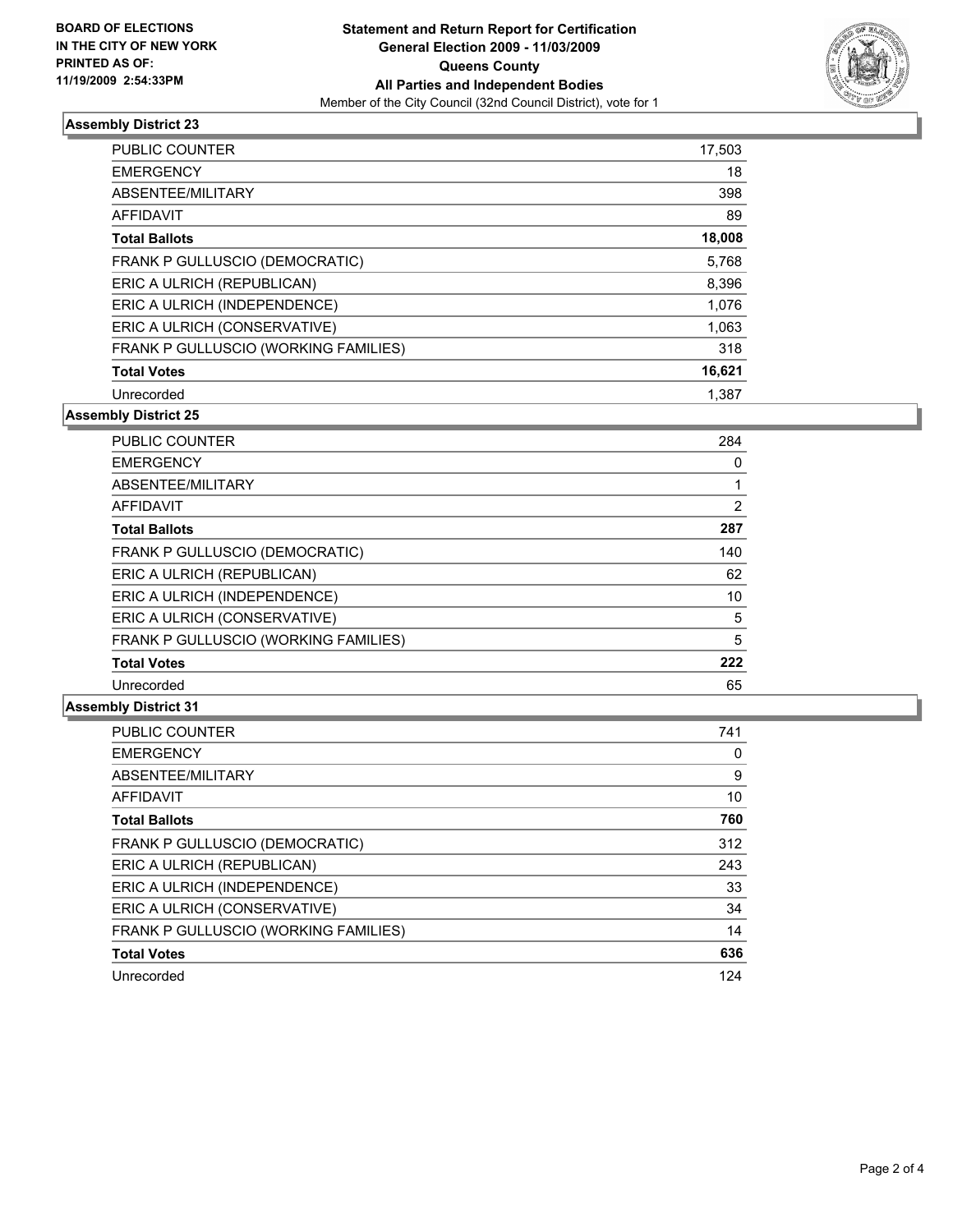

### **Assembly District 38**

| PUBLIC COUNTER                       | 4,285 |
|--------------------------------------|-------|
| <b>EMERGENCY</b>                     | 8     |
| ABSENTEE/MILITARY                    | 48    |
| <b>AFFIDAVIT</b>                     | 43    |
| <b>Total Ballots</b>                 | 4,384 |
| FRANK P GULLUSCIO (DEMOCRATIC)       | 2,026 |
| ERIC A ULRICH (REPUBLICAN)           | 1,128 |
| ERIC A ULRICH (INDEPENDENCE)         | 161   |
| ERIC A ULRICH (CONSERVATIVE)         | 158   |
| FRANK P GULLUSCIO (WORKING FAMILIES) | 104   |
| <b>Total Votes</b>                   | 3,577 |
| Unrecorded                           | 807   |